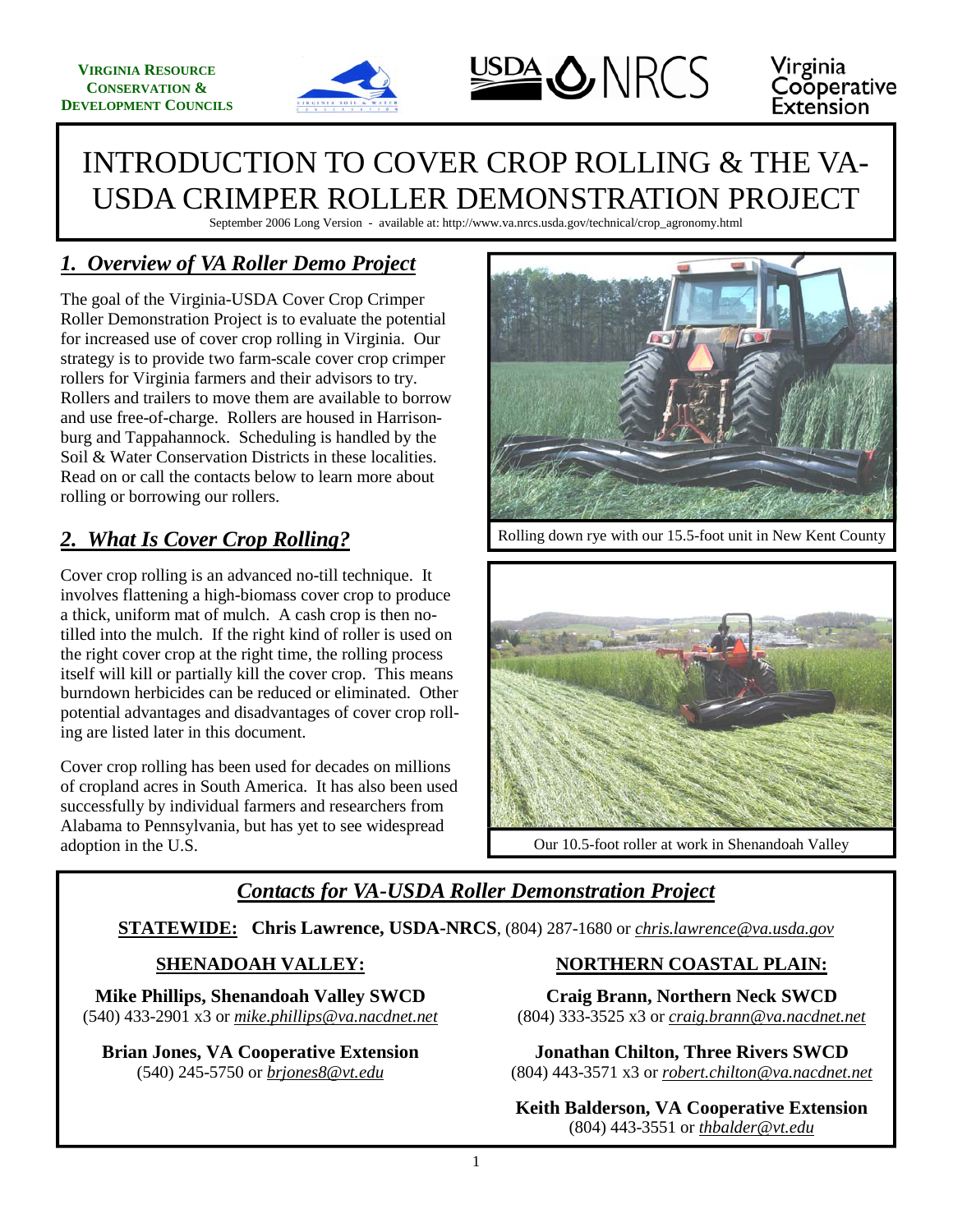

Organic soybeans no-tilled into rolled rye, King & Queen Co. *No-herbicide no-till!* 



Pumpkins no-tilled into rolled rye, New Kent Co.



Our special trailers can lay flat on the ground if needed, so rollers can be loaded and unloaded without lifting.

### *3. Who Should Consider Rolling?*

Cover crop rolling is *not* for everyone. To help you decide if it might work for you, we've provided the following profiles of Virginia growers who we think are most likely to benefit:

#### *A. Traditional Field Crop Producers*

If you are a traditional field crop producer (corn, soybeans, cotton, etc.), cover crop rolling may be for you if most or all of the following are true:

- 1. You are an experienced no-tiller or you plan to become one;
- 2. You grow later-planted crops such as full-season soybeans or cotton, or you might consider delaying the seeding of earlier-planted crops like corn;
- 3. You grow cover crops, you are willing to kill them late, and you are willing to manage them for high biomass production;
- 4. You have a strong interest in maximizing soil organic matter and soil quality on your land.

#### *B. Vegetable and Specialty Crop Producers*

Many vegetable and specialty crop producers should take a close look at cover crop rolling, whether or not they have ever no-tilled a crop before. For example, there is a special place for rolling ahead of crops like no-till pumpkins because of the clear production advantages of keeping fruit from touching soil all summer.

#### *C. Organic Producers*

Cover crop rolling should be of great interest to all organic (pesticide-free) producers, because it is opens the door to herbicide-free no-till and the cost-savings and soil quality benefits associated with reduced soil disturbance.

### *4. Which Cover Crops Roll Best?*

#### *A. Many Species*

Rolling is for killing annual cover crops. It is most often used on winter annual cereal cover crops like rye. In Virginia, tall cereal rye appears to be much better suited to rolling than barley and wheat. This is logical because most barley and wheat has been bred for standability and short straw. Winter annual grass/legume mixes like rye/ hairy vetch or barley/crimson clover also work well.

#### *B. High Yields*

Rolling is for killing high-yield cover crops. Even if the right species is rolled with the right tool at the right growth stage, the full benefit of rolling will not be seen unless there is a lot of cover crop biomass. Therefore,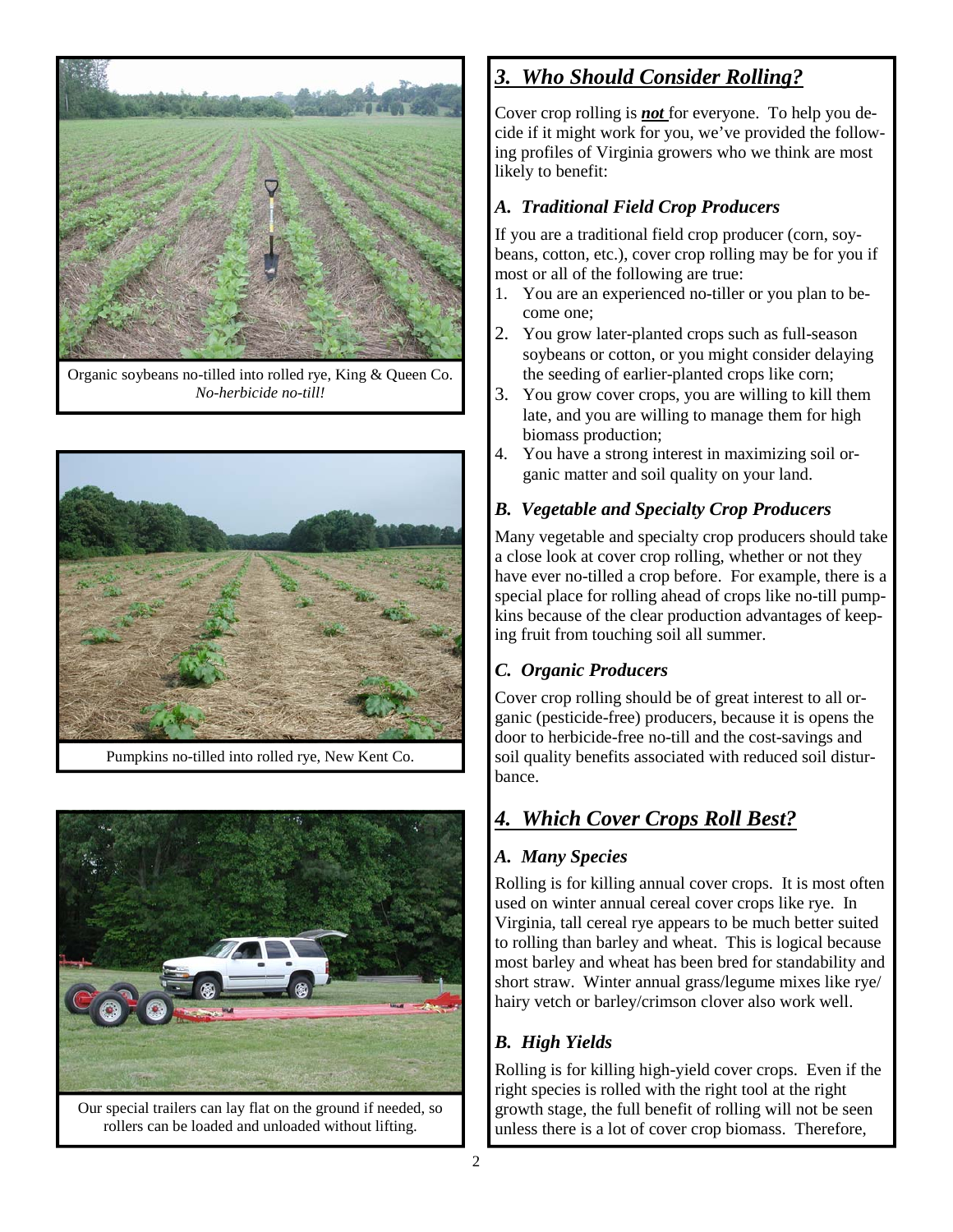you may need to spend more time and money growing a cover crop for rolling than you would growing a typical cover crop. For example, if you are trying to grow a high-biomass rye cover crop for rolling on a sandy Virginia Coastal Plain soil with low nitrogen (N) carryover from the previous crop, a minimum spring application of 30 lb/ac of N will probably be needed to achieve the desired biomass. Remember, we expect this investment in your soil to pay you dividends in the long run, as further discussed below.

#### *C. Uniform Stands*

Rolling is for killing uniform stands of high-biomass cover crops. Uniform stands are important for uniform mulch thickness, which can have key planting and weed control implications.

#### *5. Which Cash Crops Work Best with Rolling?*

Cover crop rolling can be and has been used successfully ahead of almost any crop that can be no-tilled, either by direct-seeding or no-till transplanting. However, rolling fits best ahead of later-planted cash crops in Virginia such as full-season soybeans, cotton, and vegetables.

### *6. Short-Term Advantages of Rolling*

1. Maximum cover crop biomass: Rolling works best when a cover crop is killed late and when it is managed for high biomass. Therefore, the practice is associated with maximizing the amount of above- and below-ground organic matter

returned to the soil by a cover crop. If the cover crop includes a legume, N carryover to the next crop will be also maximized.

- 2. Burndown herbicide reduction: When done properly, rolling can allow for reduction or elimination of burndown herbicides (see Page 5).
- 3. Drying out soil profile ahead of cash crop planting: Heavy water use by a cover crop can dry out the soil ahead of cash crop planting. On certain soils in certain years, this can be a production advantage.

#### 4. Positive mulch effects:

The following benefits can be expected when a cash crop is no-tilled into a thick, uniform mat of mulch:

- a. Better weed control, especially early in growing season;
- b. Cooler soil and improved moisture retention in mid-summer;
- c. Maximum soil protection from raindrop impact and erosion;
- d. Better environment for some beneficial insects and organisms such as earthworms;
- e. No bare soil for cleaner picking and products (e.g. pumpkins).

#### *7. Short-Term Disadvantages of Rolling*

- 1. Higher cover crop production costs:
	- To maximize the advantages of rolling, cover crop biomass should be maximized. This usually requires more management (timely seeding, etc.) and inputs (more seed, better seed, fertilization, etc.) than most farmers typically devote to cover crops.

### 2. Late cover crop kill date

Some examples of disadvantages of killing a cover crop late include:

- a. Delayed cash crop planting date;
- b. Risk of the cover crop setting and dropping viable seed.
- 3. Drying out soil profile ahead of cash crop planting: Heavy water use by a cover crop can dry out the soil ahead of cash crop planting. On certain soils in certain years, this can be a clear disadvantage.

#### 4. Negative mulch effects:

Some possible disadvantages of no-tilling into a very thick mat of mulch:

- a. Problems getting seed-to-soil contact;
- b. Slower soil warming, germination, and seedling growth in a cool spring;
- c. Better environment for some pests organisms such as slugs, cutworms, etc.;
- d. Possible early-season N tie-ups and deficiencies when a grass cash crop like corn is notilled into a mulch of very mature, high C:N ratio grass cover like rye.



Straight-bar crimper roller: a bumpy ride at 6+ mph!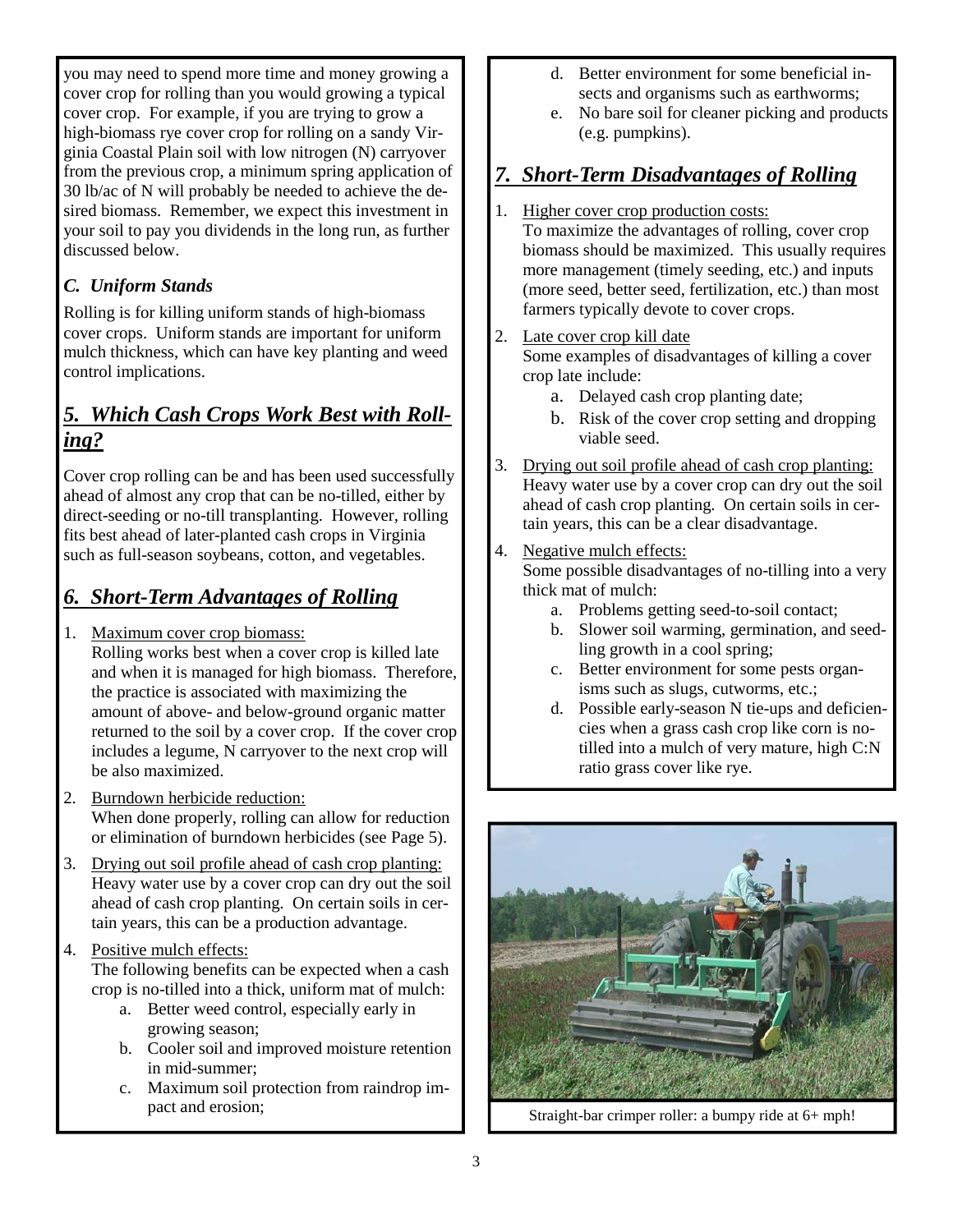Early boot-stage rye. Good biomass but TOO EARLY to roll. (11 April 2006, New Kent Co., VA)



Rye at pollination stage. Great biomass and ready to roll. Note same shovel as in picture above. (10 May 2005, Rockingham Co., VA)



Rye at grain-fill stage, perfect for herbicide-free rolling. Think there's enough biomass here? (3 May 2005, Southampton Co., VA)



### *8. Long-Term Considerations*

When evaluated on a single-year basis (in the absence of cost share), the economics of growing a cover crop are often break-even or worse. But when cover crops are consistently grown over a period of years, their cumulative soil organic matter and nutrient cycling benefits are much more likely to translate into increased profit. This is especially true if cover cropping is used in conjunction with continuous no-till and crop rotation. The many positive interactions between cover cropping, continuous no-till, and crop rotation can't be overemphasized. We are starting to understand that combining these practices over a period of five to 10 years offers a real opportunity to improve long-term profitability for Virginia farmers. This is in part due to no-till fuel and time savings and in part due to production efficiencies that accumulate as soil quality improves. Adopting these practices also means major environmental and conservation benefits.

Where does rolling fit in? Managing cover crops for high biomass production simply accelerates the longterm process of soil quality improvement described above. Once a farmer decides he wants to speed up the soil organic matter buildup that occurs with continuous no-till, then high biomass cover crops make sense. And once a farmer decides that he wants to grow high biomass cover crops, then rolling makes sense. This is why rolling is expected to have significant appeal among farmers who are committed to no-till and to increasing their soil organic matter levels and soil quality.

# *9. Crimping vs. Rolling*

Crimping involves rolling down a cover crop with a special tool that not only flattens the crop, but also repeatedly crushes (but does not cut) cover crop stems. On our machines, the blunt edges of three-inch tall metal bars welded to the roller drum do the crimping (see picture on next page). Crimping further damages the cover crop and increases the likelihood it will stay down and die after rolling. Therefore, using a crimper becomes more important if you are trying to kill a cover crop with no herbicide.

If a standing cover crop is killed with a full rate of herbicide, then almost any device (roller without crimping bars, cultipacker, etc.) can be used to roll down the crop. Some farmers say they are able to cut herbicide rates on flattended mature cover crops even when a speciallydesigned crimper has not been used. But if your goal is to minimize or eliminate burndown herbicides, you should try a specially-designed crimper roller such as one of our demonstration units.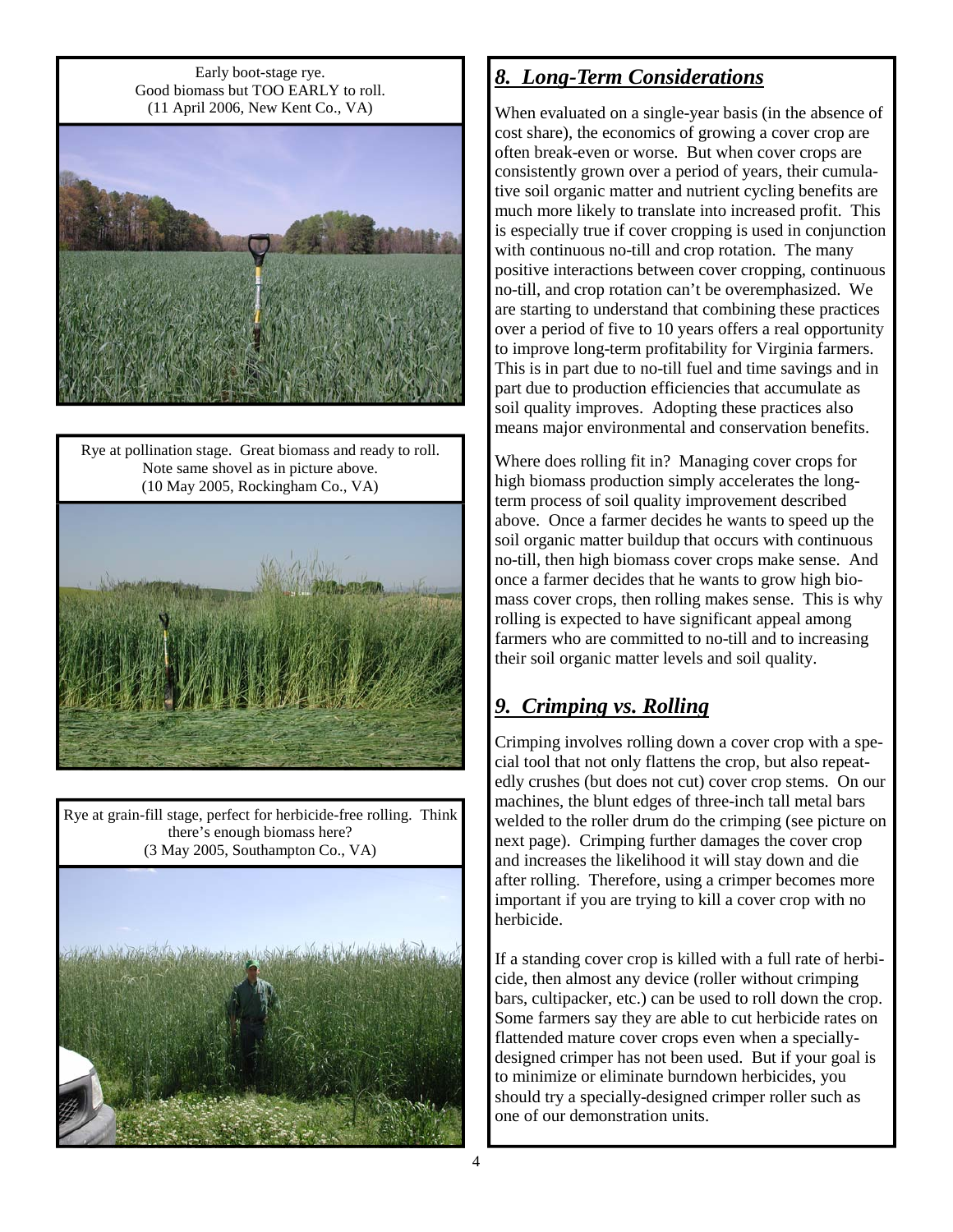

Curved crimping bars on our rollers make for a smooth ride.

### *10. Features of Our VA-USDA Crimper Rollers*

Our two demonstration cover crop crimper rollers were custom built in Dayton, VA. Their design is based in large part on published specifications for a smooth rolling cover crop crimper roller developed by the USDA Agricultural Research Service (ARS) Soil Dynamics Lab in Auburn, AL. Their most important features are:

- 1. Maximum crimping action: Our rollers are built heavy to maximize crimping and minimize need for burndown herbicides. They can also be filled with water for added weight.
- 2. Smooth rolling action: Our crimping bars are curved around the roller cylinder in order to eliminate the excessive vibration that occurs at high operating speed with a traditional straight crimping bar design.

#### *11. When Should I Roll?*

Timing of cover crop rolling is a key issue. There are many general principles and tradeoffs for you to consider. As our understanding of rolling improves, we will update the guidelines offered below:

#### *A. Timing: General*

- 1. There is typically very little value in crimping/rolling annual cover crops until they have started the reproductive phase of their life cycle (bloom stage);
- 2. The more mature the cover crop is when it is crimped/rolled, the less supplemental burndown herbicide will be needed;
- 3. If you allow the cover crop to mature too much before crimping, it will produce and drop viable seed. Depending on your system, this may be a very important reason not to wait too long before crimping;
- 4. Our recommendation is to roll a few weeks prior to

cash crop seeding, but some growers roll immediately before or even after no-tilling their cash crop;

- 5. If you crimp/roll with reduced or no burndown herbicide, it seems wise to allow some time to see if your cover crop dies before no-tilling your cash crop. The exception to this is if you have the option of cleaning up cover crop regrowth with selective herbicides once the cash crop is growing;
- 6. When rolling is used in conjunction with systemic (Roundup-type) herbicides, spraying has been successfully done before, during, and after rolling;
- 7. In 100% herbicide-free systems, be prepared to make additional passes with roller or flail mower in case the first crimping does not fully kill the cover crop.

#### *B. Timing: Winter Cereal Cover Crops*

Here are additional suggestions for rolling winter cereal cover crops with our VA-USDA crimper rollers. It may be possible to cut herbicide rates even lower than described below, but we'll need to evaluate results of onfarm tests before we can say more.

- 1. Do not consider rolling cereals with our units unless seedheads are visible across the entire field;
- 2. If a high-biomass cereal crop is crimped with our units around the time of flowering/pollination, it will likely stay flat and die if burndown herbicides are reduced  $(\frac{3}{4}$  to  $\frac{1}{4}$  of normal rates). Be ready to get covered in pollen if you roll at flowering.
- 3. If a high-biomass cereal crop is crimped with our units during the grain fill period, it will likely stay flat and die even if burndown herbicides are significantly reduced or eliminated (½ of normal rates to no herbicide). If carryover of viable cover crop seed is a problem for you, do not wait until later grain fill stages to roll.
- 4. If you delay crimping with our units until the soft dough stage, it is very likely the crop will stay flat and die without the use of herbicides.



Here the planter "hairpinned" rolled residue into the planting slot and the seed never touched soil. Sharpen your coulters!